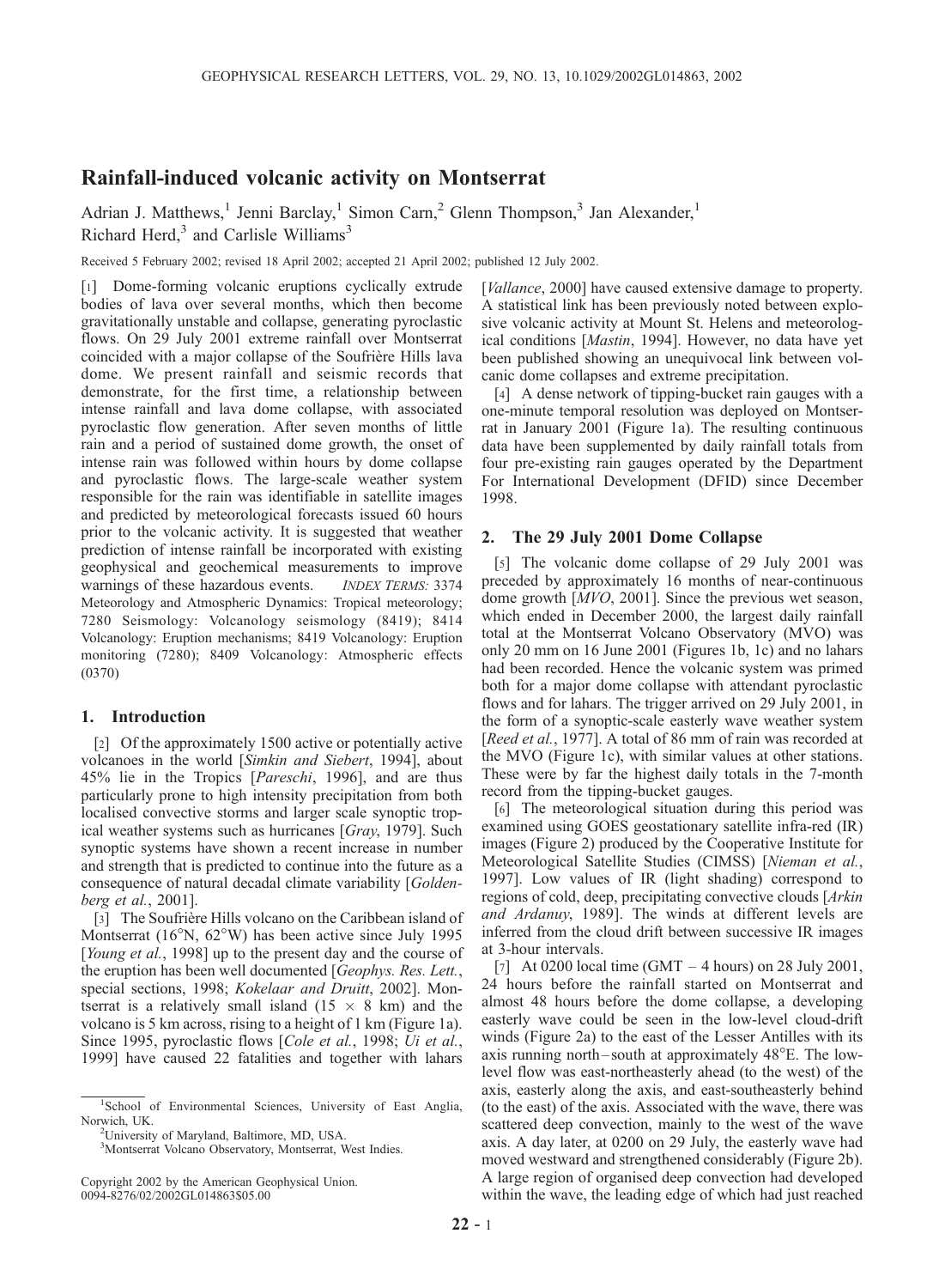

Figure 1. (a) Map of Montserrat, with height contours at 150 m interval. Locations of the tipping-bucket gauges are shown by circles, and of the DFID gauges by diamonds. The location of the St. George's Hill seismograph is shown by the black square. Daily rainfall totals at (b) Hope for 2000, and (c) MVO for January –August 2001. Tick marks correspond to the first day of the month. The locations of the gauges are marked HOP and MVO, respectively, in (a).

Montserrat. During 29 July, the system moved slowly westward and strengthened further. At 1700, Montserrat lay within the region of most extensive convective clouds (Figure 2c); by 2300 the system had moved further westward, leaving Montserrat behind (Figure 2d).

[8] The development of this tropical system was captured by the United Kingdom Met Office weather forecast. The 2.5 day forecast valid at 0800 Montserrat time on 29 July 2001 shows a low pressure centre at  $16^{\circ}$ N,  $58^{\circ}$ W (Figure 3a). This coincides with the observed tropical disturbance in the satellite images in Figures 2b, 2c, although the exact longitudinal position differs slightly. The system can be traced back as a westward-propagating low pressure anomaly that was located at  $40^{\circ}$ W at the start of the forecast 2.5 days earlier (Figure 3b).

[9] The rainfall during 29 July at the four tipping-bucket stations for which data have been reliably retrieved (see Figure 1a for locations) started around 0215 (Figure 4a), coincident with the arrival of the large area of organised deep convective clouds within the easterly wave (Figure 2b). There were three bursts of rain of increasing intensity up to 0630, totalling about 20 mm, at high sustained (10-minute average) rainfall rates of up to 0.8 mm minute<sup> $-1$ </sup> (Figure 4b) with peak instantaneous rates up to 1.8 mm minute<sup>-1</sup>. Lahars were reported in the Belham Valley during this period of rainfall. They were also detected by the seismograph at St. George's Hill (see Figure 1a for location) as a sustained



Figure 2. GOES-8 IR satellite images and low-level cloud-drift winds for the tropical North Atlantic region: (a) 0200 Montserrat time 28 July 2001, (b) 0200 29 July 2001, (c) 1700 29 July 2001, (d) 2300 29 July 2001. Low IR values are coloured lightly. Cloud-drift wind vectors are shown for the lower troposphere. The wind speed is shown by the number of barbs on the vector tail; each full barb corresponds to 10 knots, and a half barb to 5 knots. The axis of the easterly wave is indicated by a white line in (a). The images are overlayed by a 10 $^{\circ}$  longitude  $\times 10^{\circ}$  latitude grid and the location of Montserrat  $(16^{\circ}N, 62^{\circ}W)$  is indicated by a white arrow.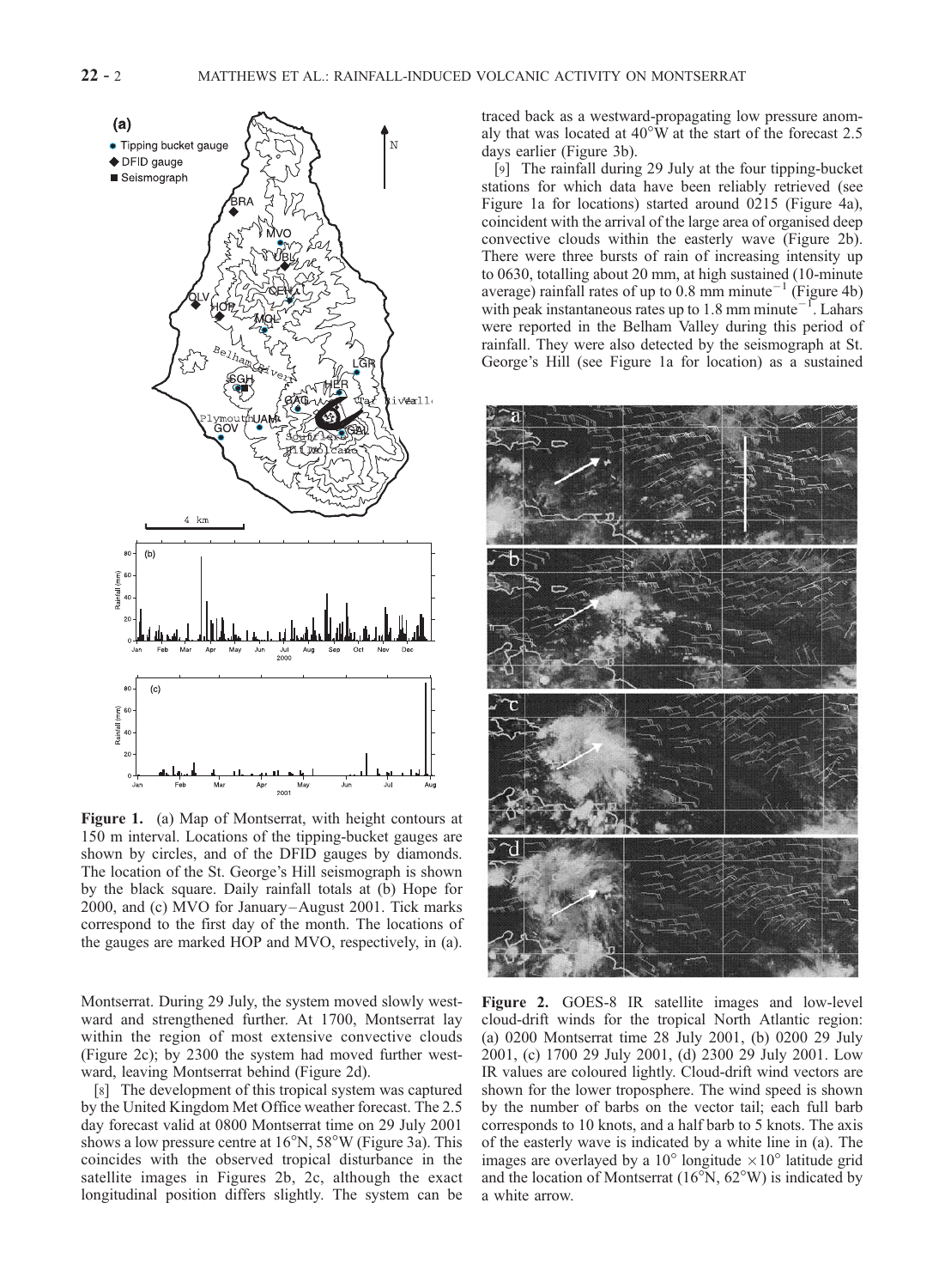

Figure 3. Anomalous mean sea level pressure (MSLP) from the UKMO forecast issued at 2000 Montserrat time on 27 July 2001. (a) The 60 hour forecast, valid at 0800 Montserrat time on 29 July 2001. Contour interval is 0.5 hPa and values below -1 hPa are shaded. (b) Time-longitude diagram of anomalous MSLP averaged over  $10^{\circ} - 15^{\circ}$ N for the first 3.5 days of the forecast. Contour interval is 0.5 hPa; first positive contour is at 0.25 hPa, and values below 0.25 hPa are shaded. The thick black line traces the westward propagation of the low pressure centre at a speed of 8.4 m s<sup>-1</sup>.

increase in signal amplitude between 0200 and 0400 and a short-lived pulse of activity at 0530 coincident with the start of the third burst of rain.

[10] A second period of significant rainfall started at 1000 (Figures 4a and 4b), and this also coincided with an increase in the seismic signal (Figure 4c), although there were no visual reports of lahars at this time. This rainfall peaked at around 1400 with up to 18 mm of rain in one hour, and the lahar seismic signal peaked shortly before 1600, when this period of rainfall ended. There were visual reports of lahars from 1500 onwards, peaking between 1600 and 1700.

[11] The heaviest and most intense period of rain was from 1700 to 2000 (Figures 4a and 4b), consistent with the satellite imagery (Figure 2c). There were sustained 10-<br>minute average rainfall rates of up to 1.1 mm minute<sup>-1</sup> minute average rainfall rates of up to 1.1 mm minute<sup>-</sup> , with peak instantaneous values up to 2.0 mm minute<sup>-1</sup>. During this period, pyroclastic flows were observed in the Tar River Valley and detected by the seismic network (Figure 4c). As the seismic signal generated by the pyroclastic flows is an order of magnitude larger than that of the corresponding lahar signals (note the logarithmic scale in Figure 4c), lahars cannot be detected from the seismic data during pyroclastic flows. At 1950, immediately after the final burst of intense rainfall at St. George's Hill, which is the closest rain gauge to the volcano for which data was retrieved, the dome collapse escalated with a large pyroclastic flow and associated surge cloud that moved eastwards over the sea (Figure 4c). This was followed by fallout of ash and lithic and pumiceous rock fragments (up to 6 cm in length) over the inhabited northwest part of the island. The rainfall intensity diminished rapidly and stopped at 2300, as the convectively active region of the easterly wave moved away to the west (Figure 2d). Pyroclastic flow activity continued, with a second major event at 2204, that



Figure 4. (a) Cumulative rainfall totals at selected stations for 29 July 2001. (b) Rainfall rates (10-minute averages). (c) Signal root mean square amplitude from the St. George's Hill seismograph. The seismograph has a flat response over a broad frequency range (0.03 – 37.5 Hz) and can detect signals from lahars and pyroclastic flows (PFs) in addition to seismic activity.